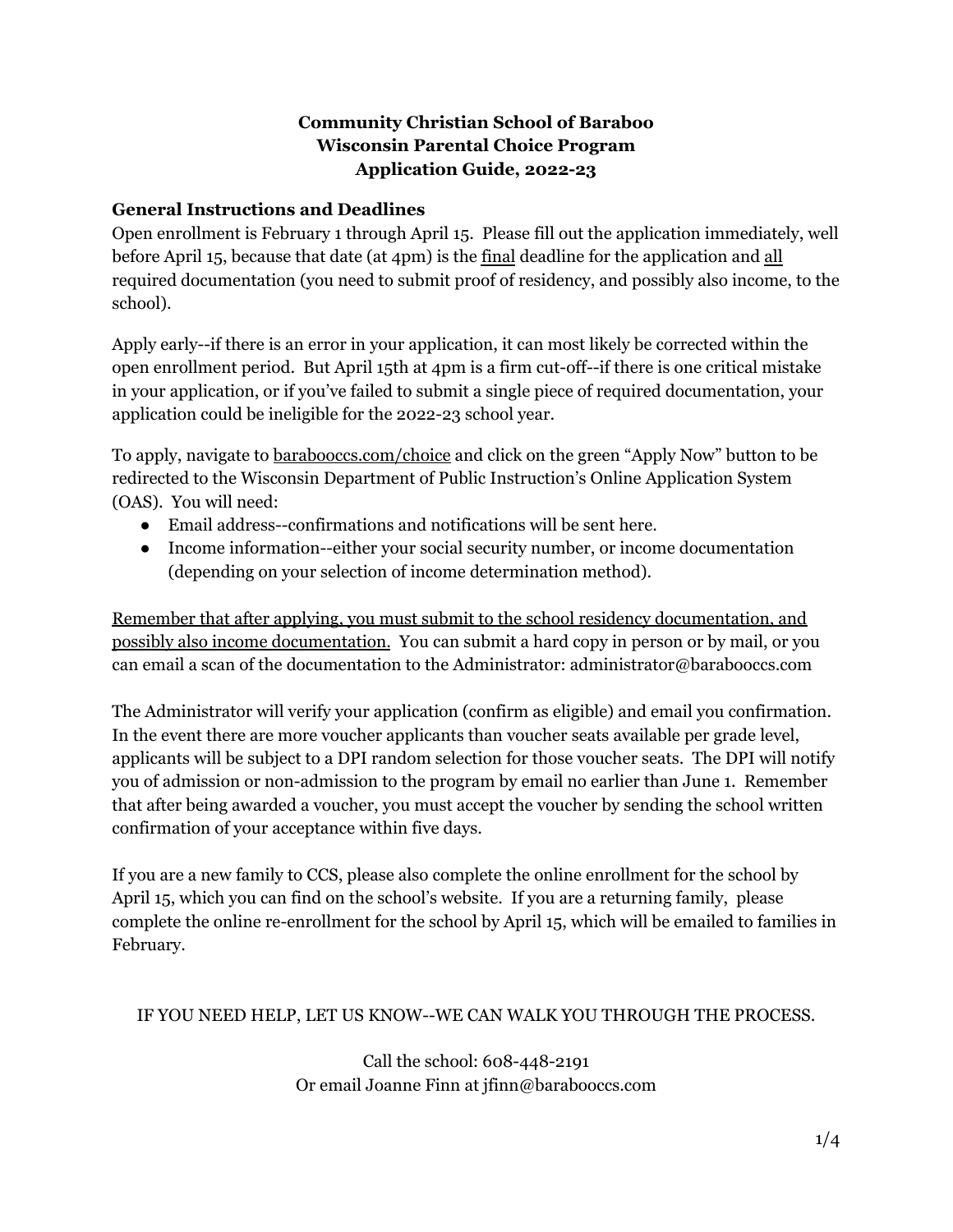# **General Eligibility**

Q: Who is eligible for the Wisconsin Parental Choice Program?

A: Students who are residents of Wisconsin, whose families have an Adjusted Gross Income (AGI) at or below 220% of the federal poverty level are eligible to receive a voucher to attend a private or religious school through the program (AGI is determined by the federal income tax return for the prior calendar year--2021 for the 2022-23 school year). If the student's parents/guardians that reside in the same household are married, their qualifying income threshold is increased \$7,000 when determining income eligibility for the program.

| Family size    | Single income | Married income (+\$7,000) |
|----------------|---------------|---------------------------|
|                | \$28,336      | \$35,336                  |
| $\overline{2}$ | \$38,324      | \$45,324                  |
| 3              | \$48,312      | \$55,312                  |
| $\overline{4}$ | \$58,300      | \$65,300                  |
| 5              | \$68,288      | \$75,288                  |
| 6              | \$78,276      | \$85,276                  |

|  | Qualifying Incomes for the statewide Parental Choice Program, 2022-23 |  |  |
|--|-----------------------------------------------------------------------|--|--|
|  |                                                                       |  |  |

\*For each additional family member add \$9,988.

Family size: includes parents/guardians and their children by birth, marriage or adoption that reside in the same household as the student applicant.

Family income: includes the income of the student's parent(s) or legal guardian(s) that reside in the same household as the student applicant.

Note that eligibility is based on adjusted gross income - this means your gross income minus specific deductions, so even if your gross income exceeds the threshold, your adjusted gross income might qualify. This number is taken from line 7 of your form 1040 federal tax filing.

# Q: Who may apply?

A: Any public school student in grades K4-12 who meets the income requirements.

A: Any student who in the previous school year was not enrolled in school.

A: Any non-voucher student currently attending a private or religious school may apply to the program only when entering K4, K5, first and ninth grade.

A: Students entering 4K, Kindergarten, and first grade must be respectively four, five, and six years old on or by September 1 of the school year they intend to enroll.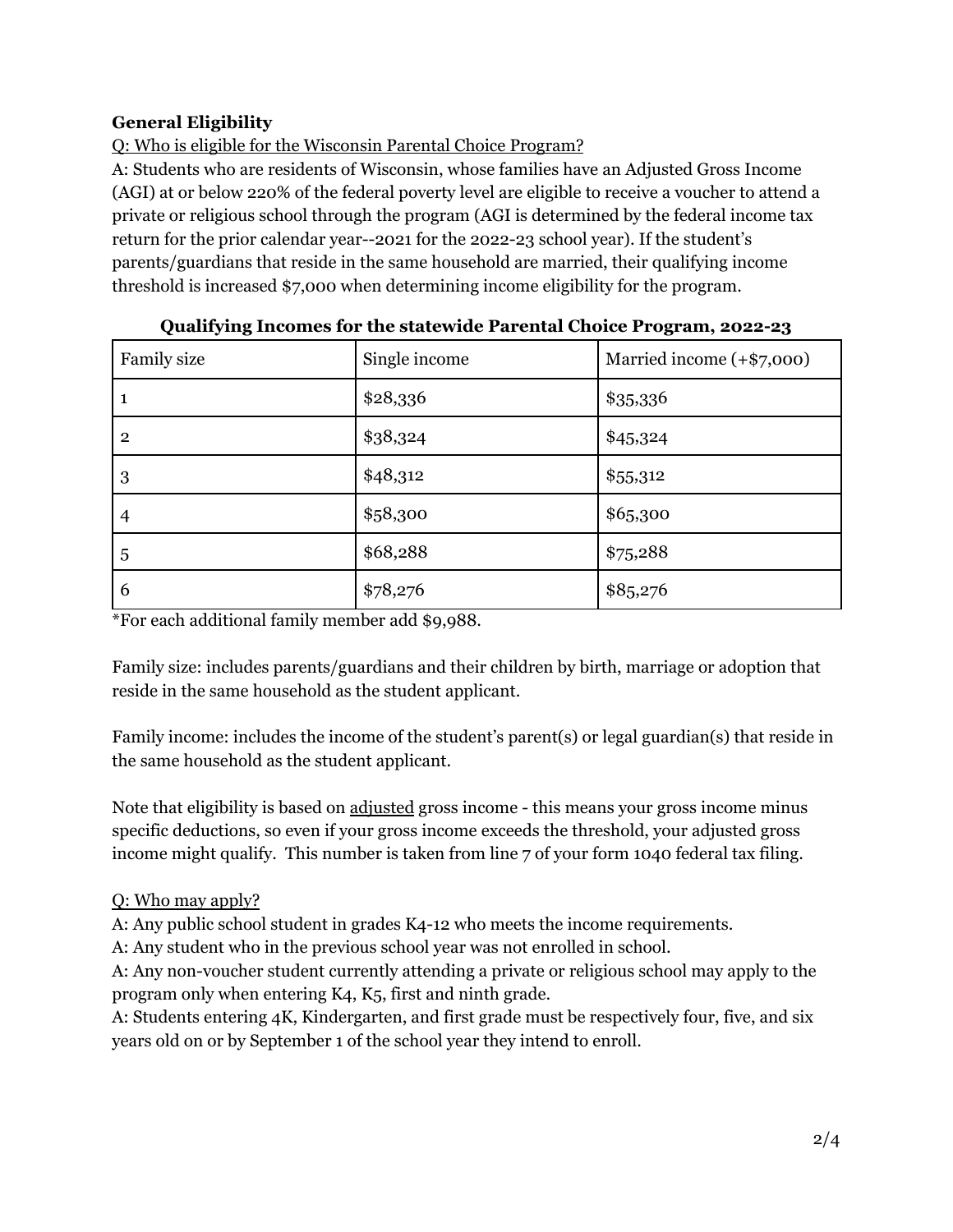#### If you don't qualify this year:

The school offers a limited amount of scholarships for those in need--request an application from the office.

### **Income Determination Method**

Within the online Choice application, there is an option of two different income determination methods: Department of Revenue (DOR) or Department of Public Instruction (DPI). There are important differences between them:

Department of Revenue (DOR) Income Determination Method

- Your social security number will be used to look up tax data from the Wisconsin Department of Revenue.
- The DOR method will search for records from the past two years. If data from 2021 is available, it will be used. If not, then data from 2020 (if available) will be used. Which year is being used will not be identified.
- Only choose this option if you are certain that your income (for either year) will qualify, because the DOR determination is final and there is no appeal. If found ineligible using this method, your application will not be eligible for 2022-23.
- The DOR income determination method uses the income for all of the individuals on the parents' tax return(s), even if all of the individuals on the tax return are not identified as a parent on the application. As a result, applicants should consider using the other DPI income determination method if they filed a joint return and no longer live with the other individual on their return.

If you think that your 2020 income will qualify, but not your 2021:

- Wait to file your 2021 taxes until after submitting your 2021-22 Choice application.
- In the online Choice application, choose the DOR income determination method.
- Remember to only choose this option if you are entirely certain that your 2020 income will qualify, because the DOR determination is final and there is no appeal.

Department of Public Instruction (DPI) Income Determination Method

- You must provide income documentation to the school (such as the first two pages of your 2021 tax filing), and the school will verify that you are income eligible.
- Only the previous year's (i.e. 2021) income can be used.
- The income amount on the documentation should match the amount entered into the online Choice application.

Acceptable income documentation includes:

- 1040, 1040EZ, or 1040A
	- $\circ$  Only the first two pages are required. If married filing jointly, it should be signed and dated by both parents.
- W-2 tax form or final wage earnings statement
- 1099 form